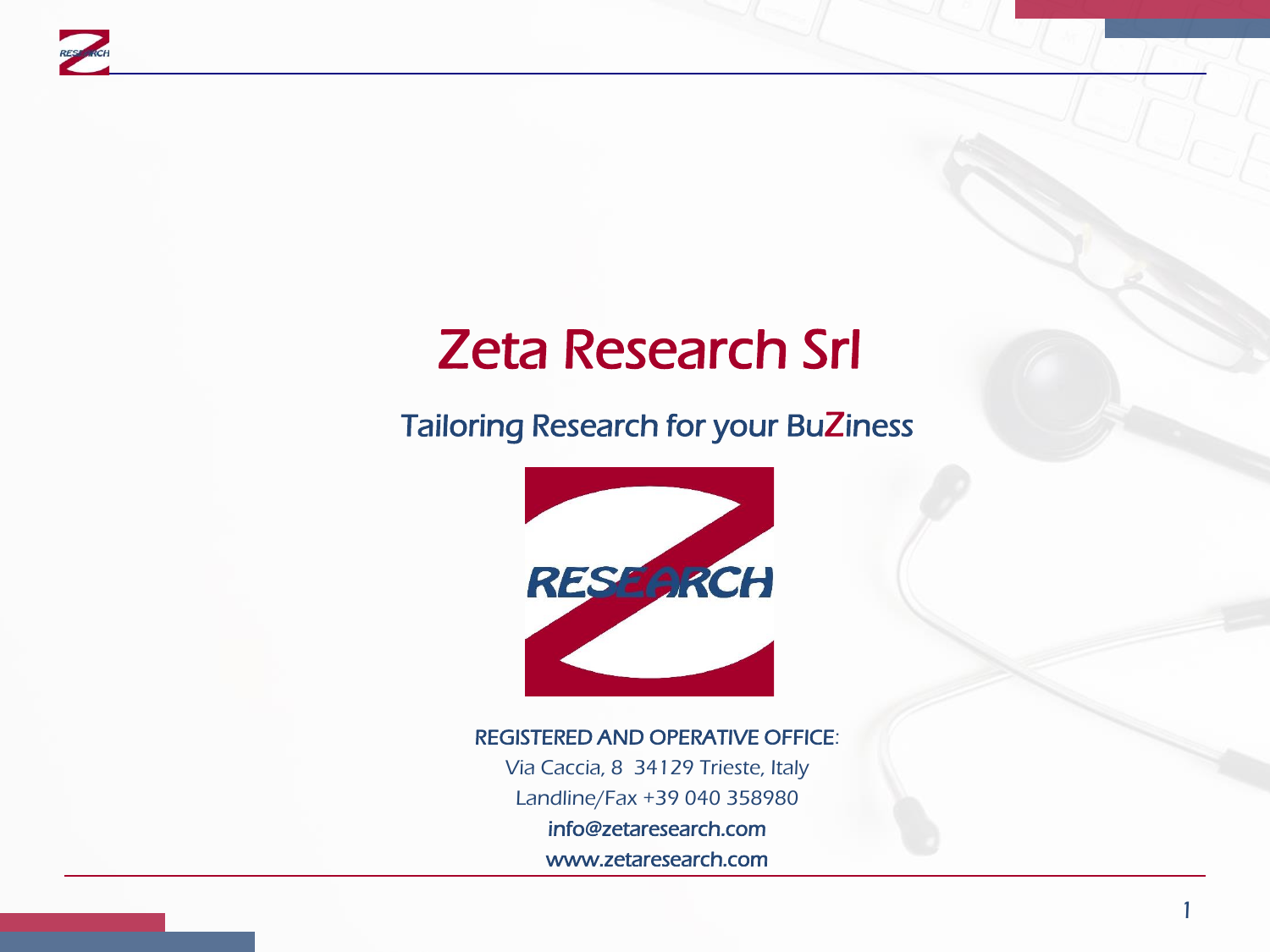

# **History**

For almost two decades Zeta Research has been working in the field of research; gaining know-hows and figuring out know-whys.

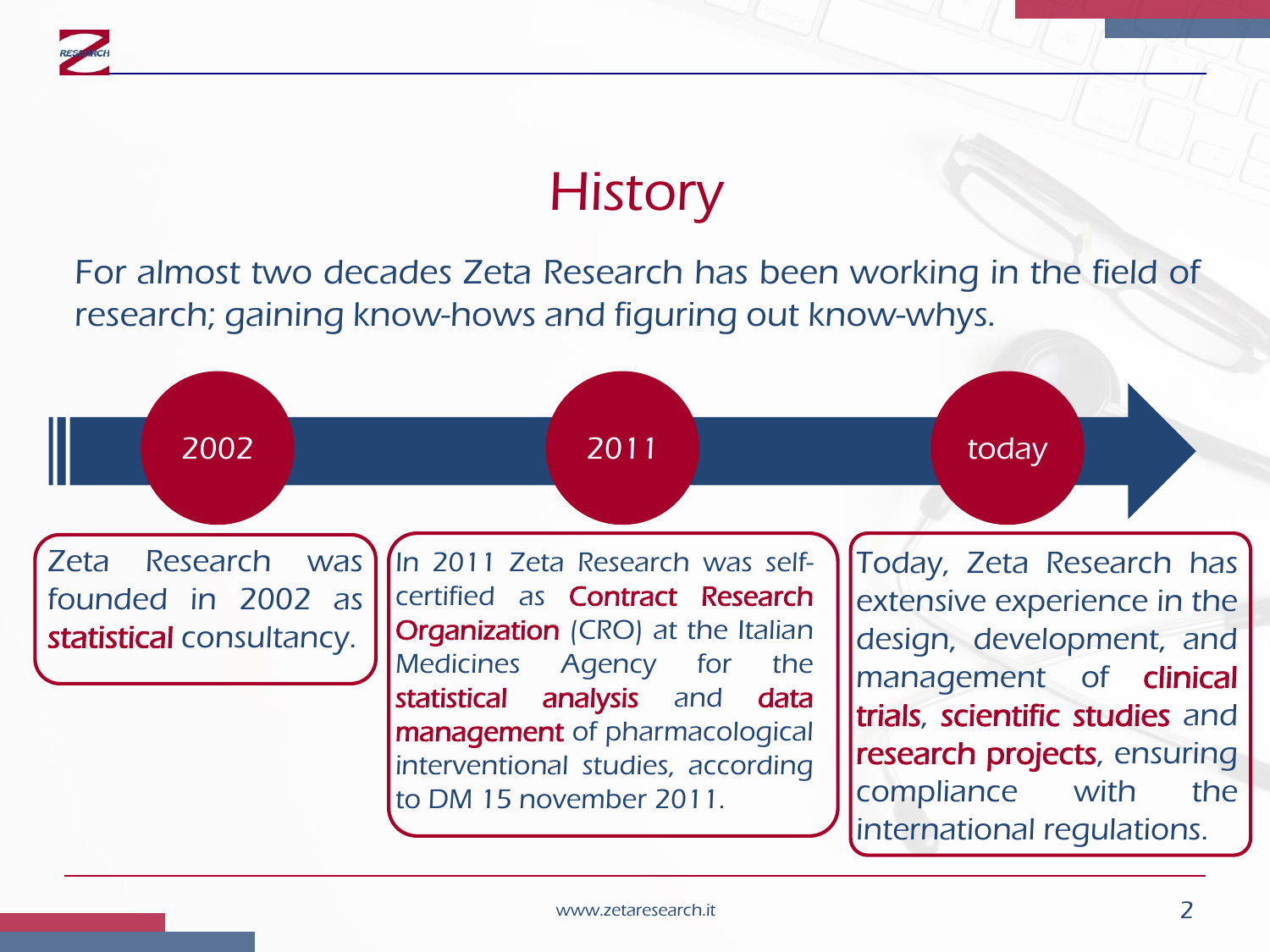

#### Our Mission

- All studies share the same denominator: **scientific thinking and methods are** applied in all fields, in order to provide customers with solutions specifically forged on their requests, based on sound data that can be shared and used as strong evidence to build future steps.
- The Company supports public and private clients such as multinational pharmaceutical companies, electro-medical and food enterprises, healthcare organizations, medical associations, European Authorities and partners in high level consortiums for the development of European Calls.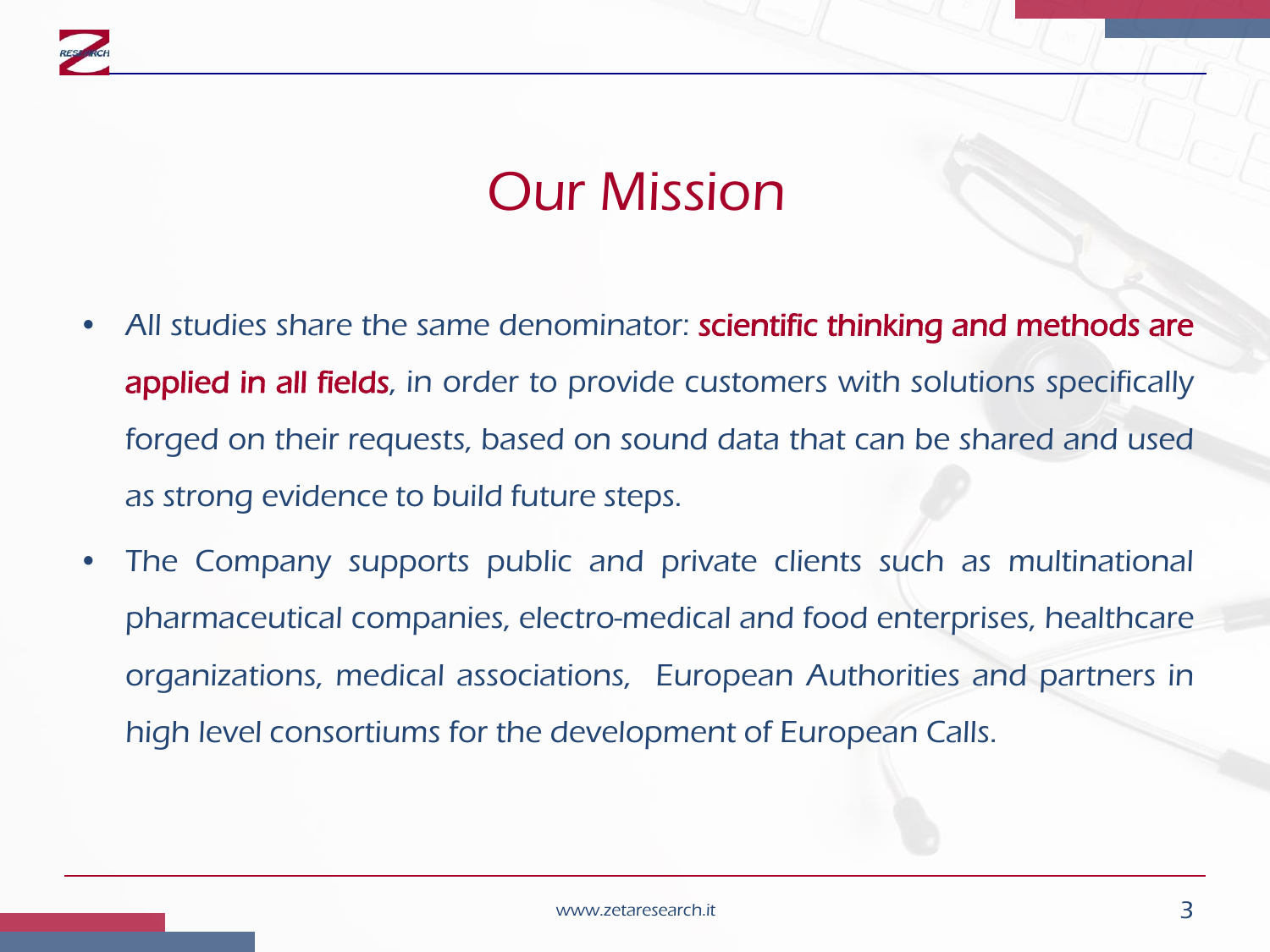

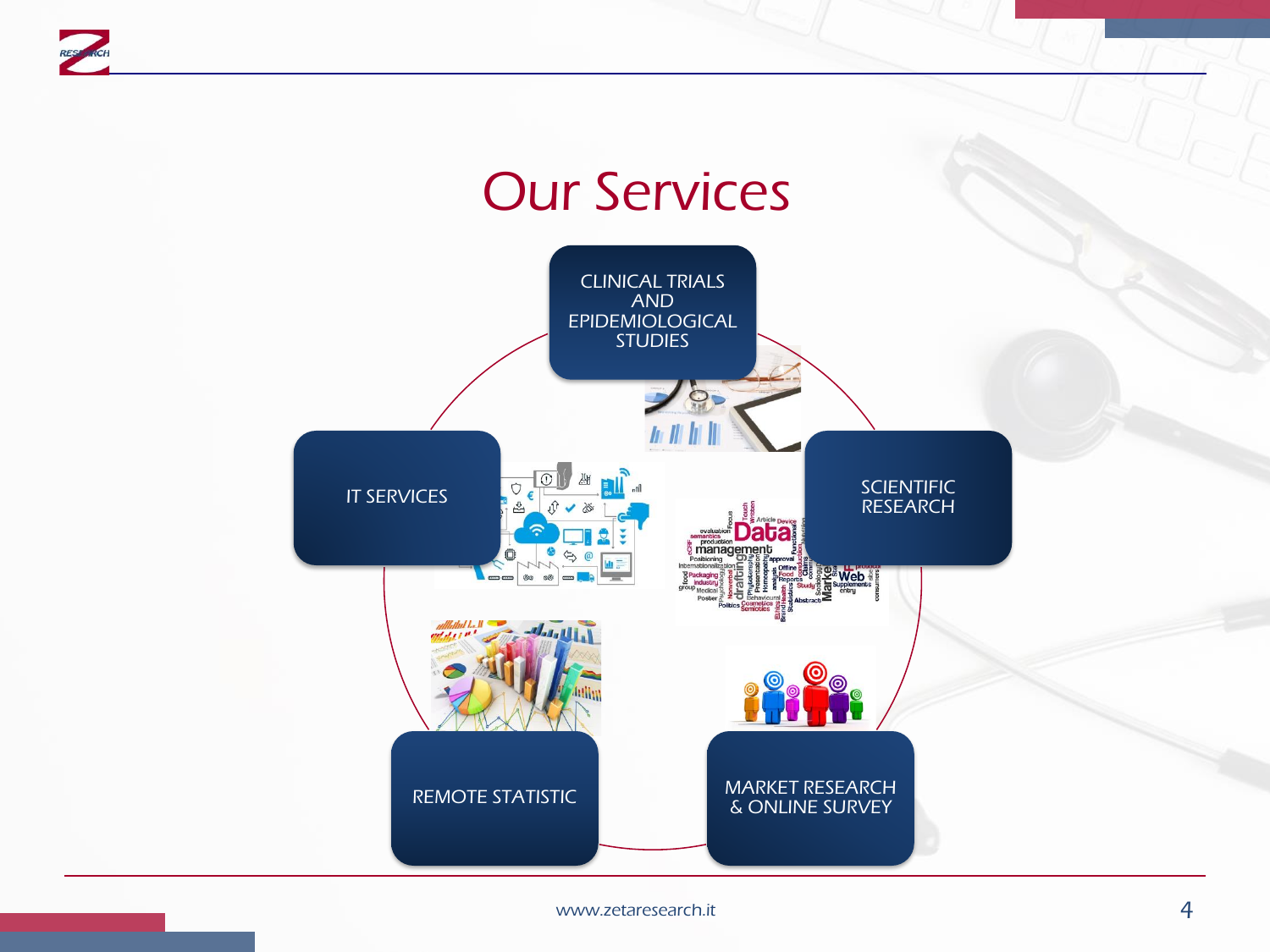# Clinical Trials and Epidemiological studies

- Zeta Research follows its clients in every step, planning and developing clinical researches.
- Complete services that follow clinical and pharmaceutical research in the following sectors: medicine, biomedicine, nutrition, biotechnology, and medical devices.

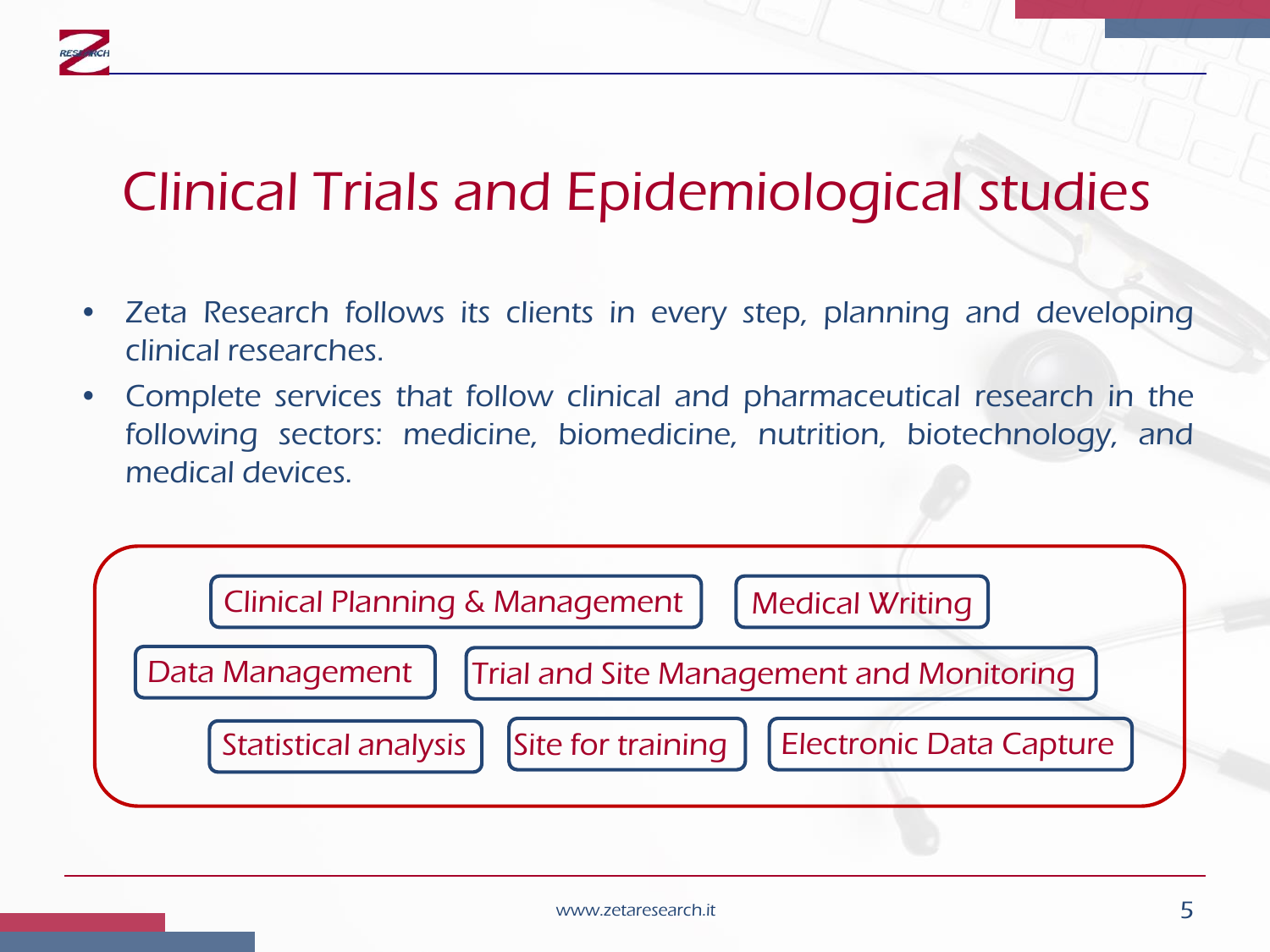### Pharmacological Interventional Studies

- Zeta Research's highly qualified staff meet the regulatory requirements of DM 15 November 2011 for data management and statistical analysis for pharmacological interventional studies.
- Data obtained with the procedures developed by Zeta Research meet the specific regulatory requirements and international guidelines (application of ICH GCP, Annex 11 CFR part 11, Statement of Privacy, and standards SCDM, GCDMP & CDISC).

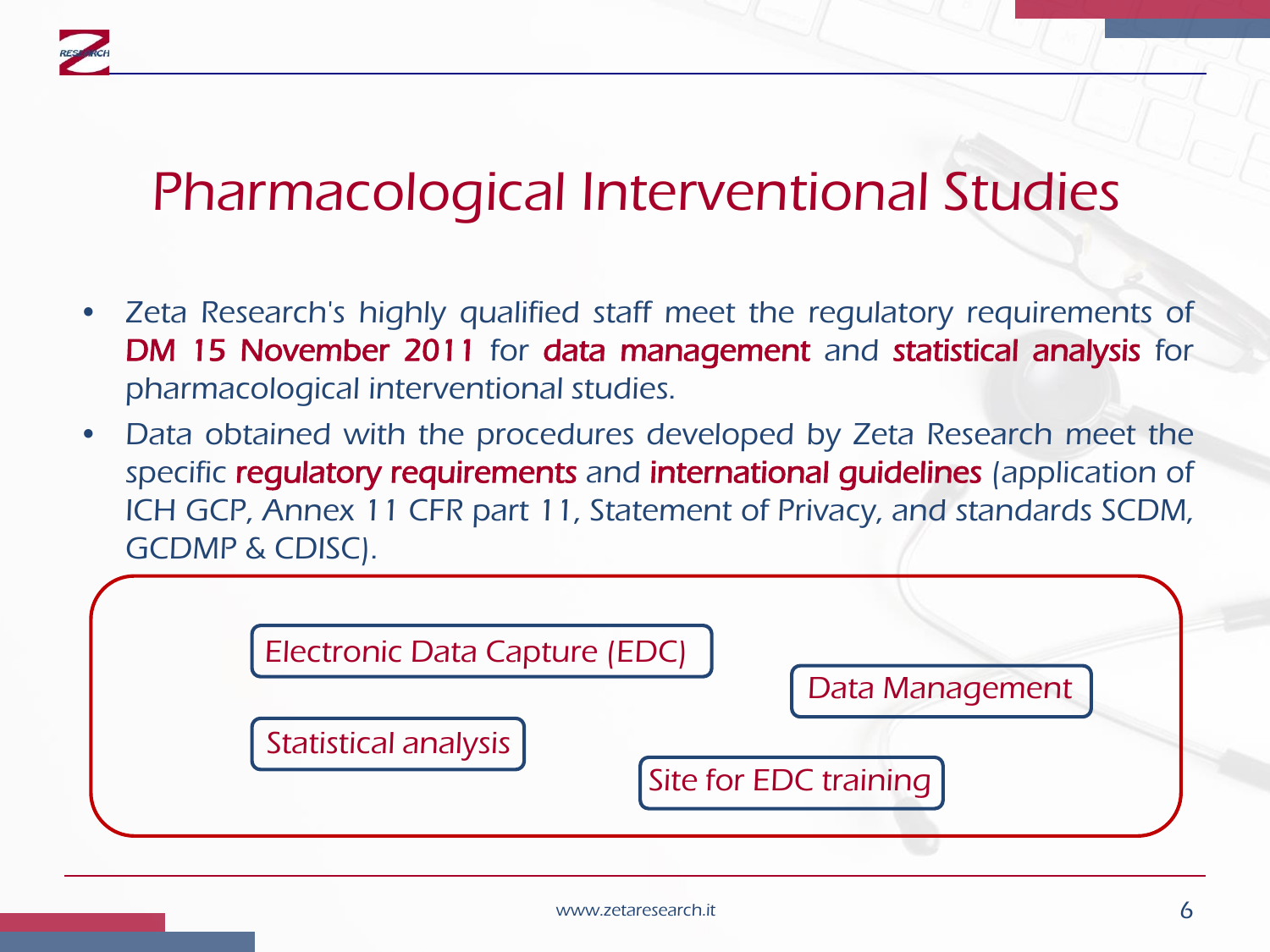### Electronic Data Capture - OpenClinica

- OpenClinica allows to build studies, design electronic Case Report Forms (eCRF) to acquire and manage clinical data in accordance with international regulations.
- OpenClinica's Quality System is regularly audited by leading organizations performing clinical trials regulated by the FDA and other authorities.

| <i><b>I ZETA RESEARCH</b></i><br><b>RESEARCH</b><br>OpenClinica                  |                                                                                                                                                                                                                                                                                                                                                                                                                                               |
|----------------------------------------------------------------------------------|-----------------------------------------------------------------------------------------------------------------------------------------------------------------------------------------------------------------------------------------------------------------------------------------------------------------------------------------------------------------------------------------------------------------------------------------------|
| <b>Login</b><br><b>User Name</b><br><b>Password</b><br>Login<br>Forgot Password? | <b>News</b><br>08/03 - DIY Study Build at 2X the Speed - Do<br>you wish you could make the leap to build<br>vour<br>05/14 - Supporting RECOVERY for Covid-19 -<br>Director<br>The largest randomized clinical trial for<br>05/07 - OpenClinica's Response to the<br>Dr.<br>Coronavirus - At OpenClinica, we are working<br>hard to ensure our<br>1 12/09 - To counter bias, counterbalance - On<br>a scale from 1 to 10, with 10 representing |

www.zetaresearch.it **7**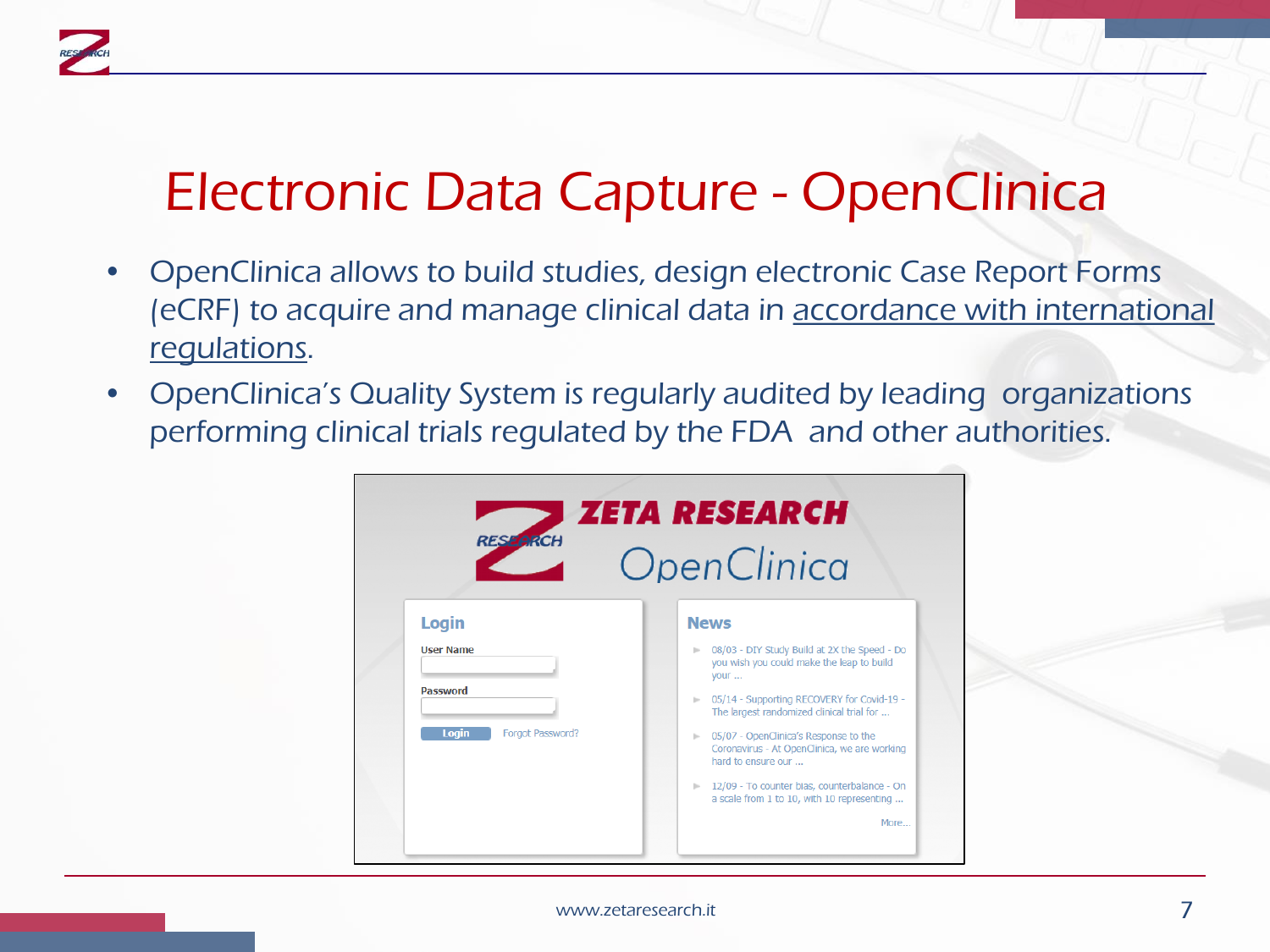

## Scientific Research

- Whether the need is to develop new knowledge, or the desire is to understand consumers' behavior, Zeta Research has a targeted answer.
- Zeta Research can identify the right methods and lead your steps towards the right direction, assisting and implementing in ad hoc research in order to quickly and professionally answer your necessities.
- Scientific studies are tailored on specific needs, in the fields of **cosmetic**, homeopathy, phytotherapy, nutrition, functional foods and integrator.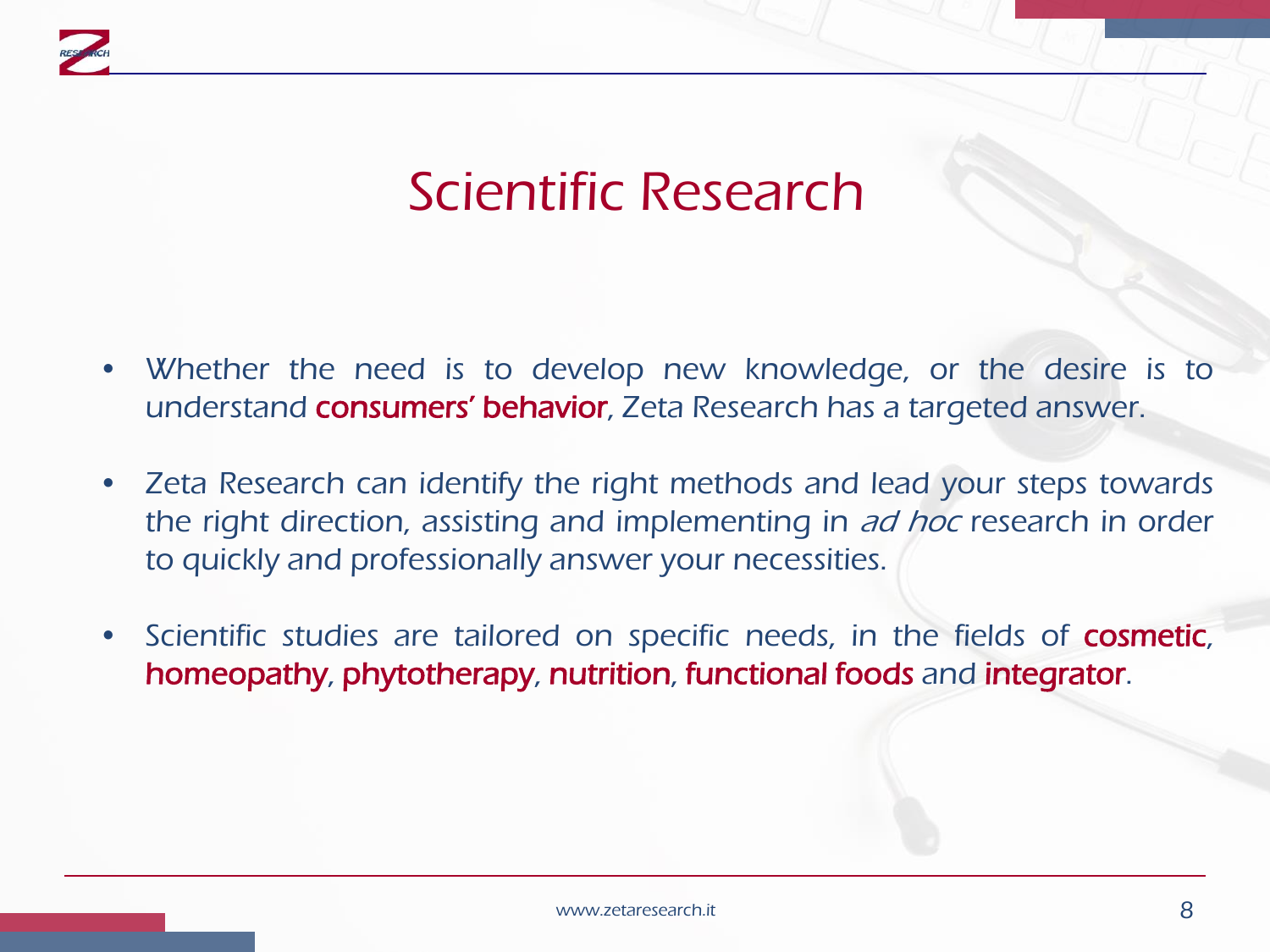

#### Market Research

- Zeta Research is not just your market research agency; it is your long-term partner for 360° consumer insights, which will follow you all the way through **understanding consumers** and boosting your product or service.
- Zeta Research provides an integrated market research, ensuring a seamless process for addressing complex business and marketing issues through a unique combination of research techniques.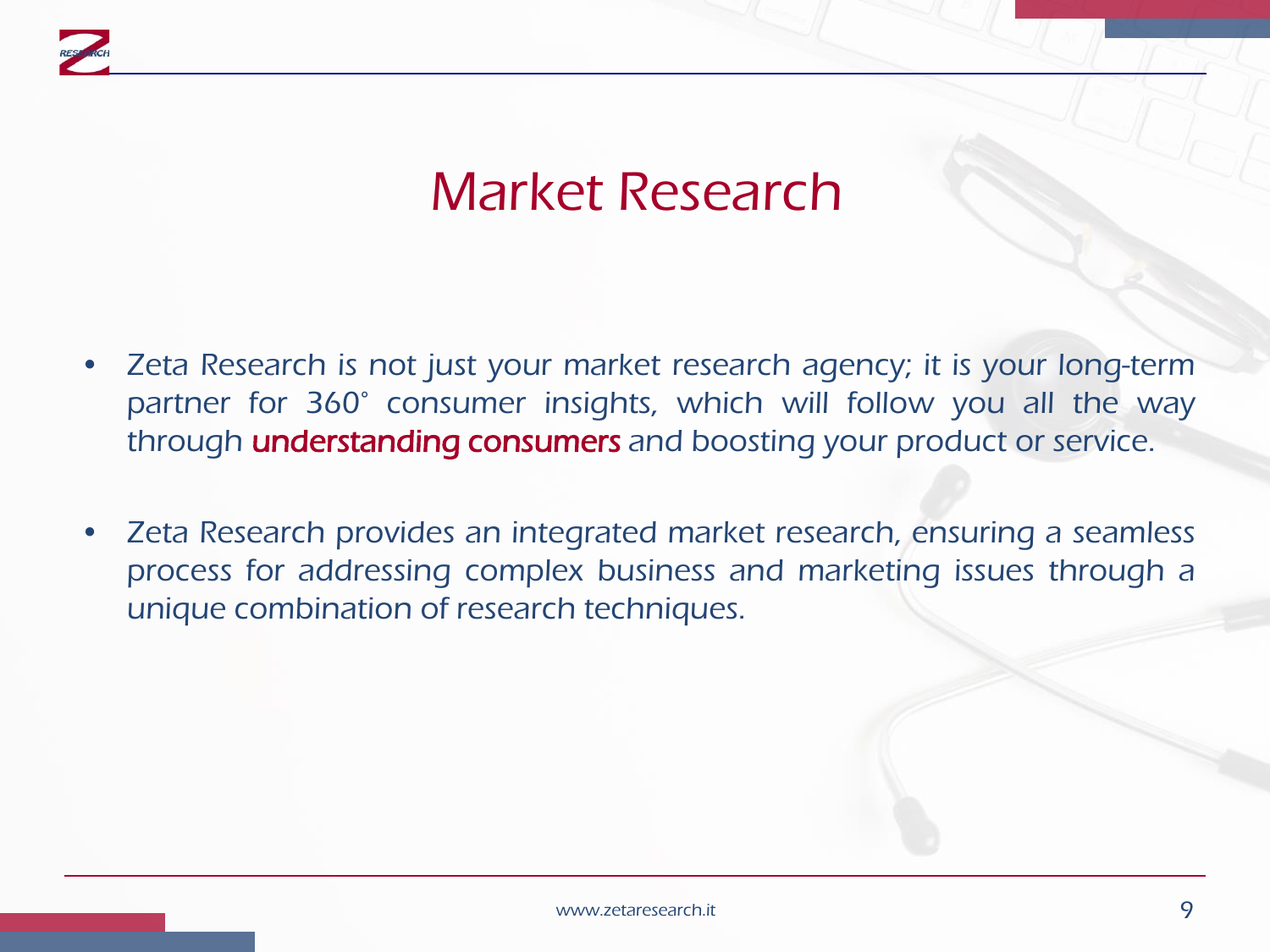

# Online Survey

- Online surveys are the **safest** and **most useful** way to get the answers we are looking for from our customers, friends or acquaintances.
- Zeta Research can help you create your **personalized survey**, helping you personally in even step of planning.
- Zeta Research can realize your online surveys of any kind, guaranteeing you an efficient result, in full compliance with current legislation on privacy.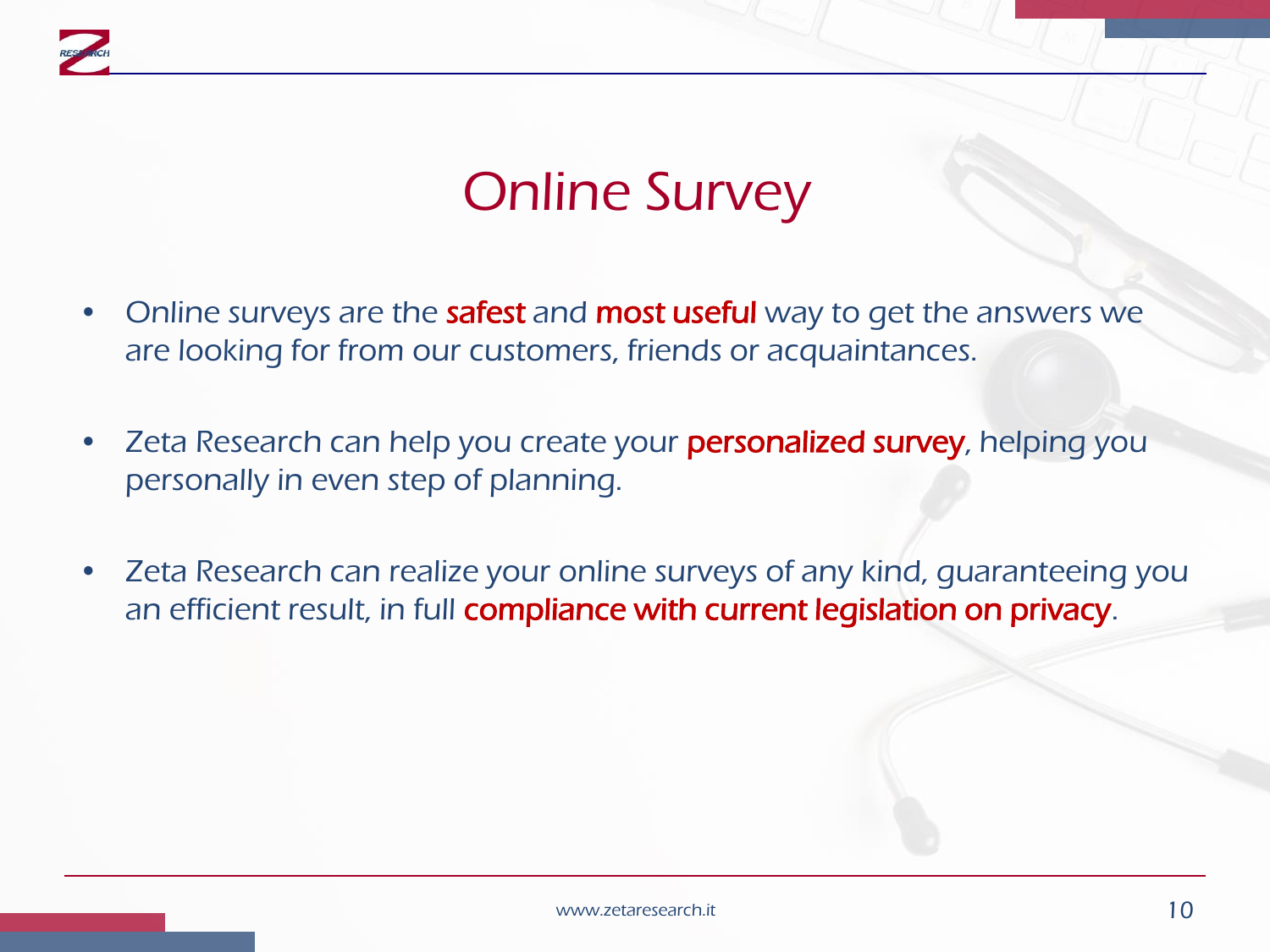

### Statistical analysis

- When quick solutions, fast analysis and the possibility to modulate the services are needed, Zeta Research provides a cutting time tool, offering the possibility to directly get a statistician help, in a complete remote service.
- Zeta Research uses in-depth knowledge of both qualitative and quantitative fields of research and a broad expertise in statistics for developing integrated solutions for each client.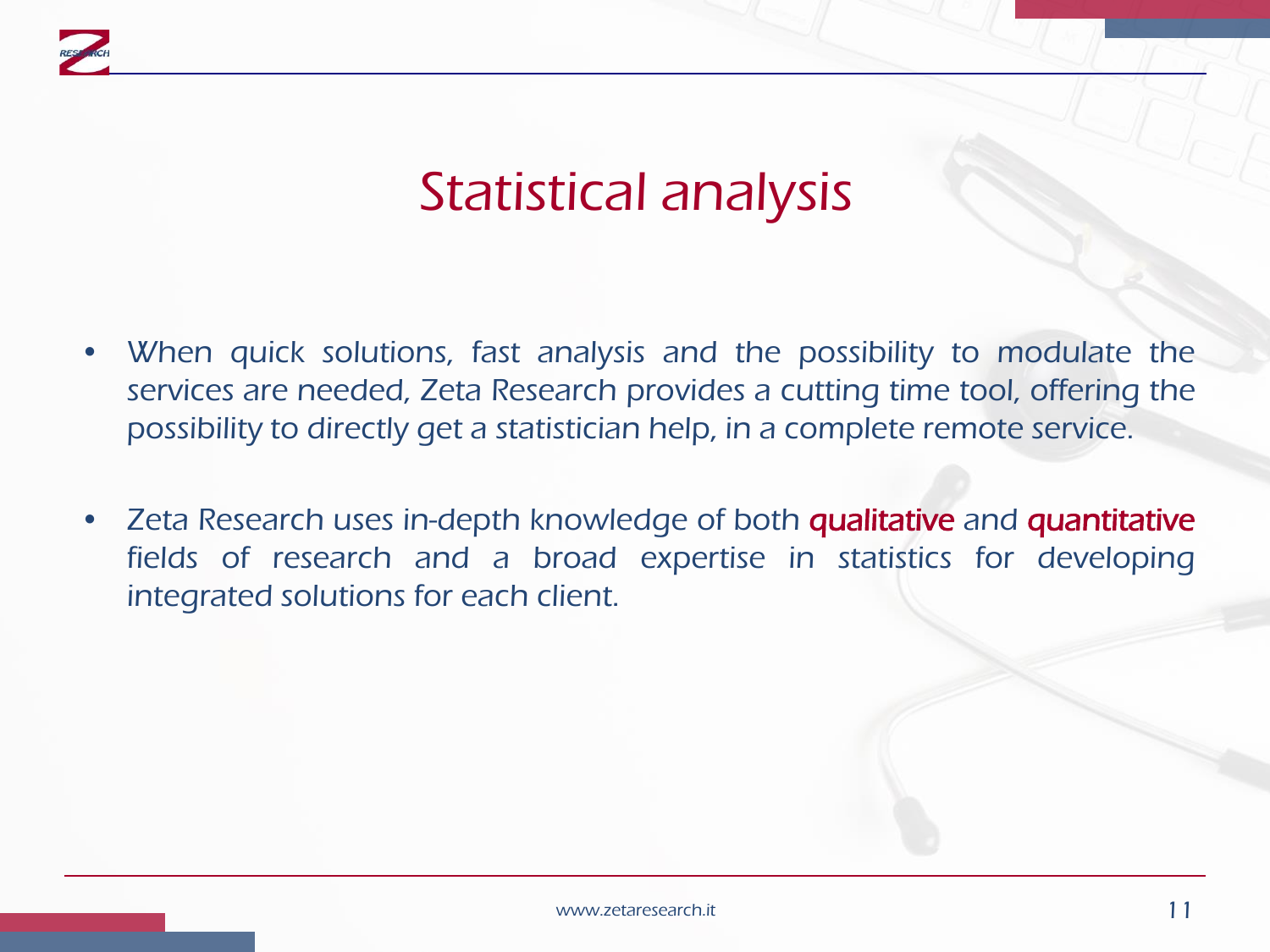

# IT Services

To offer a complete service to its customers, Zeta Research also offers IT services such as:

- development of software for creating, viewing and managing custom databases;
- web site creation and management;
- use of **Cloud** on own servers, based in Europe.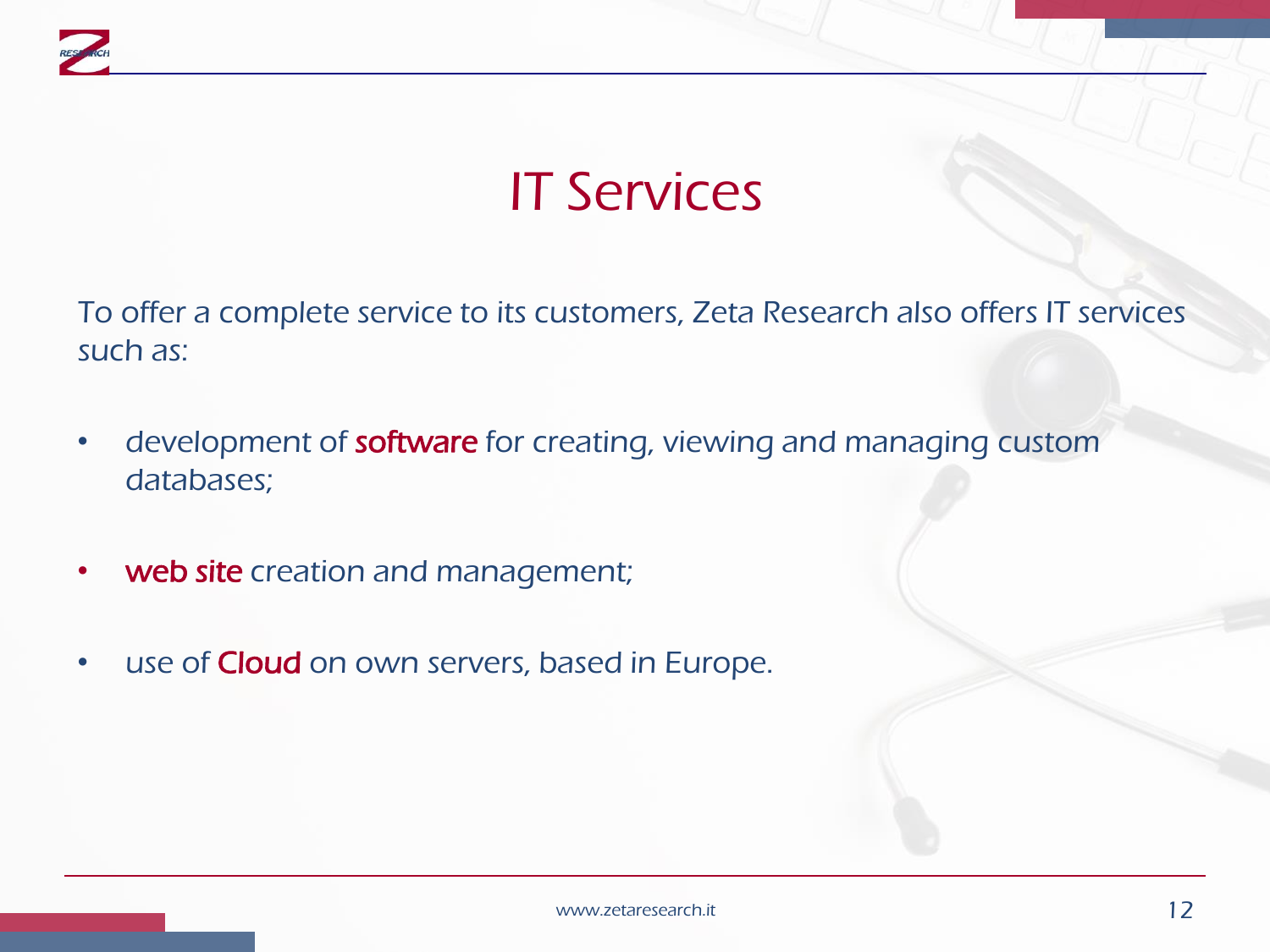

### Scientific publications

- Zeta Research provided the scientific support for  $33$  scientific papers, published in scientific journals of international relevance.
- Main topic: clinical trials, drugs, medical device, nutrition, probiotics, obesity, older adults, children, prevention, body injuries, meta-analysis, plants, labelling, health.

The complete list of scientific publications is available on the website:

#### <https://www.zetaresearch.it/en/publications>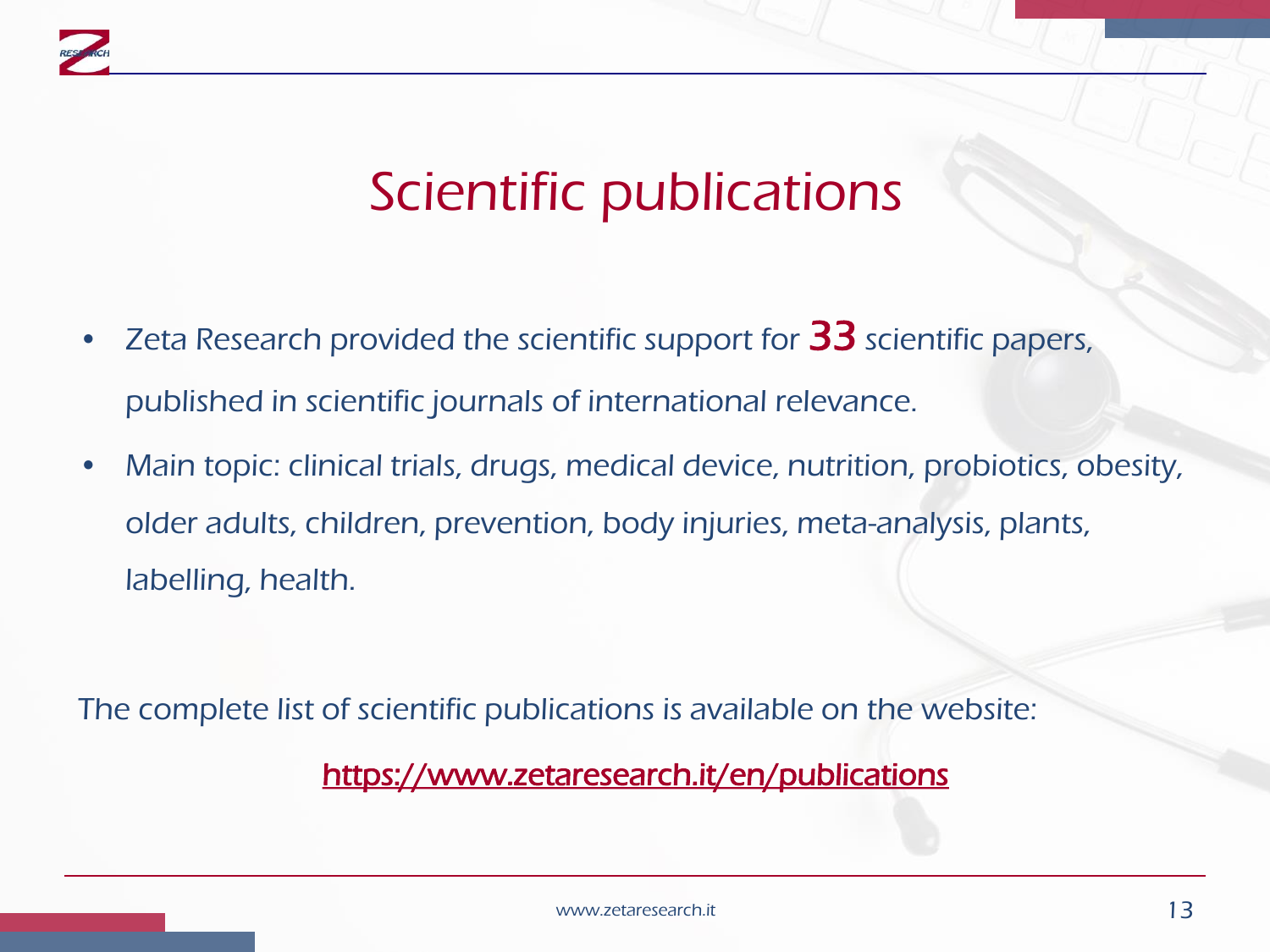

#### Collaborations around the world

Zeta Research has collaborated with public and private companies, hospitals and research centers around the world:

#### CLINICAL TRIALS, DRUGS, MEDICAL DEVICE:

Ear, Nose and Throat Department, San Giovanni Addolorata Hospital, Rome; E.N.T. Department, Maulana Azad Medical College and LN, New Delhi, India; S.C. di Otorinolaringoiatria della A.O.R.N. Santobono Pausilipon di Napoli, Napoli

#### NUTRITION, OBESITY:

Department of Nutrition, University of Buenos Aires and Food and Diet Therapy Service, Acute General Hospital Juan A. Fernandez, Buenos Aires; Green Beat—Institute of Nutrient Research, Graz, Austria; The Juice Plus+®Science Institute Collierville, USA

#### HEALTH (E.G. PROBIOTICS, NUTRACEUTICAL, PLANTS, PREVENTION, BODY INJURIES):

Department of Applied Biology and Chemical Technology, Hong Kong Polytechnic University, Hong Kong; School of Medicine, University of Colorado, Aurora, USA

Most relevant collaborations are reported on the website:

<https://www.zetaresearch.it/en/partnership>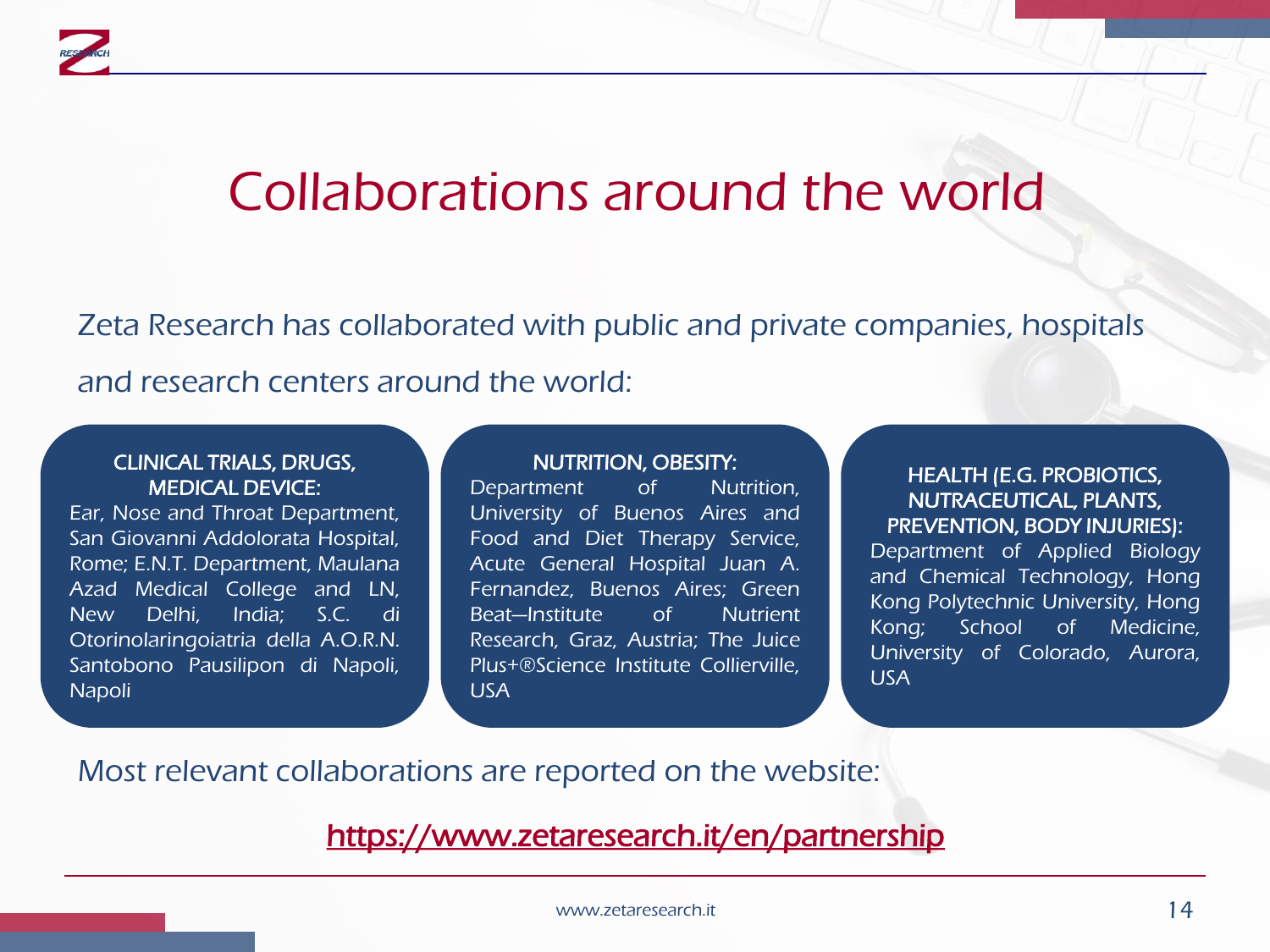

### Quality Management System

Zeta Research's certified ISO 9001:2015 Quality Management System includes standard operating procedures covering design and provision of services of scientific, technical, and statistic consultancy, and research in medical, clinical, nutritional, and consumer sectors.

IS C 2001 CERTIFIED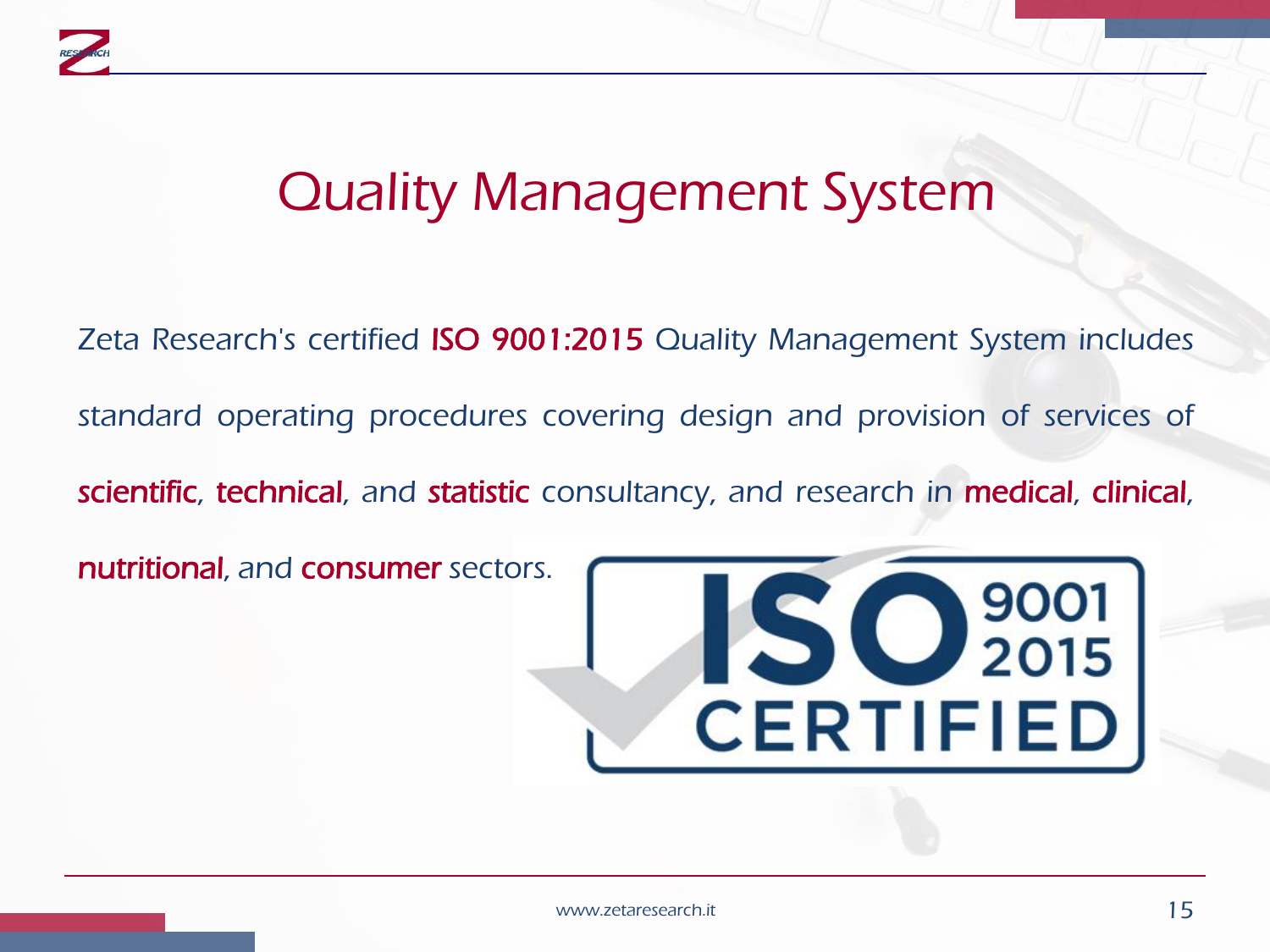

# DO YOU NEED MORE INFORMATION? JUST CONTACT US!

• Zeta Research has developed through the years a multidisciplinary approach, which allows us to respond to client's need with the possibility of tailoring studies and researches on the specific needs of every client.

PLEASE, SEND YOUR NEEDS TO

info@zetaresearch.com

AND WE WILL CONTACT YOU IN ORDER TO REALIZE YOUR PROJECT!